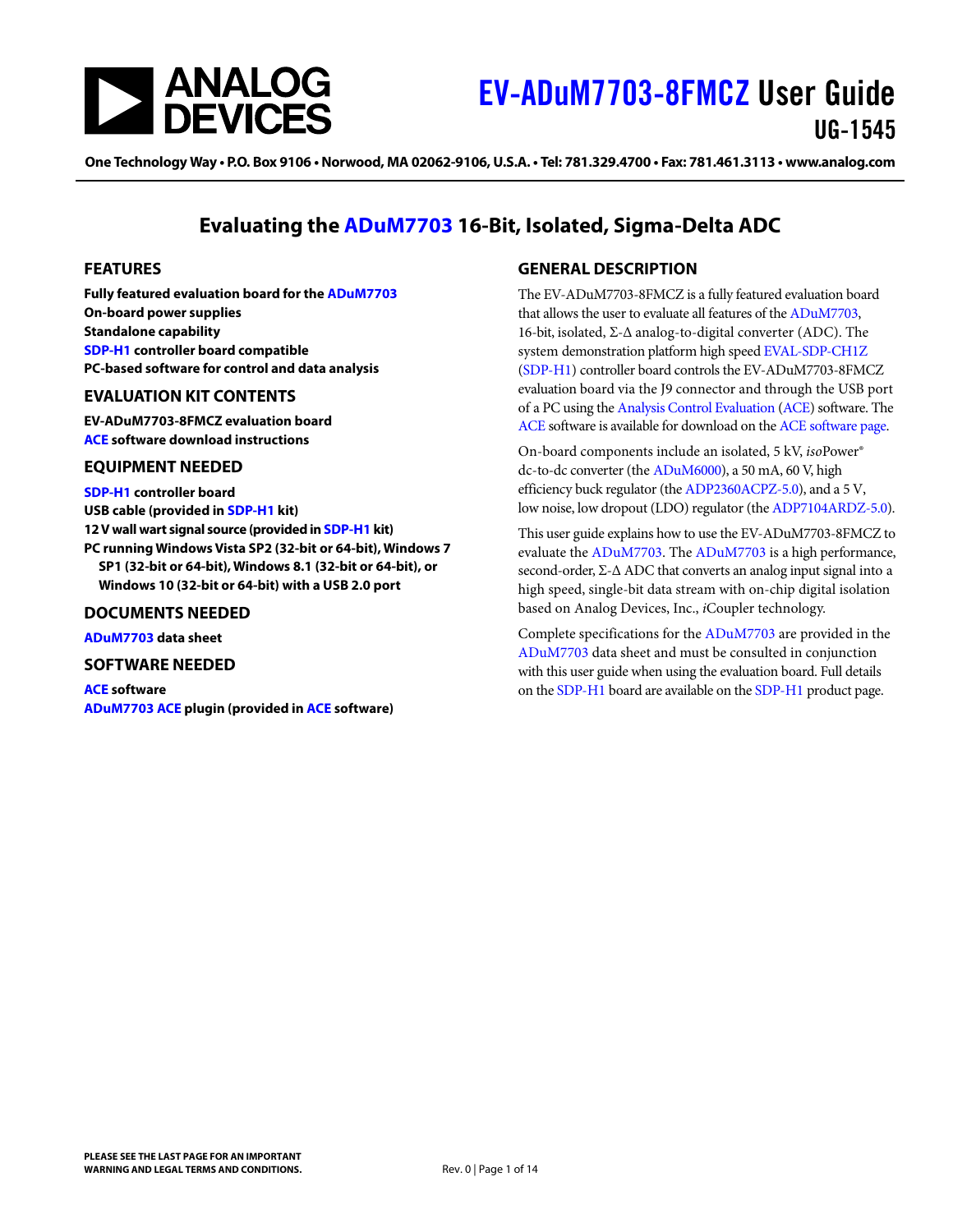# EV-ADuM7703-8FMCZ User Guide

# **TABLE OF CONTENTS**

### <span id="page-1-0"></span>**REVISION HISTORY**

6/2019-Revision 0: Initial Version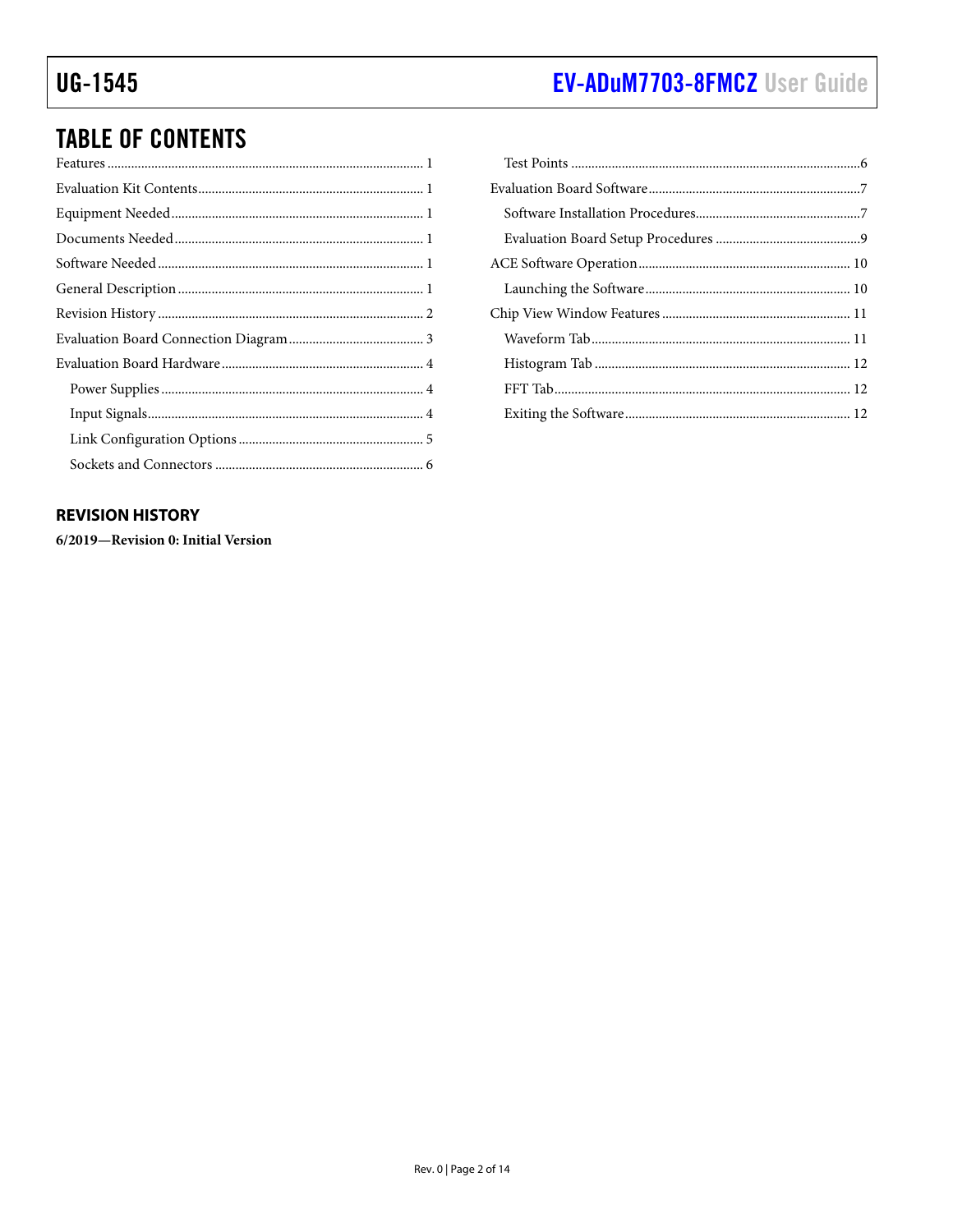# [EV-ADuM7703-8FMCZ](https://www.analog.com/EVAL-ADuM7703?doc=EV-ADuM7703-8FMCZ-UG-1545.pdf) User Guide Van Andrew VG-1545

## <span id="page-2-0"></span>EVALUATION BOARD CONNECTION DIAGRAM

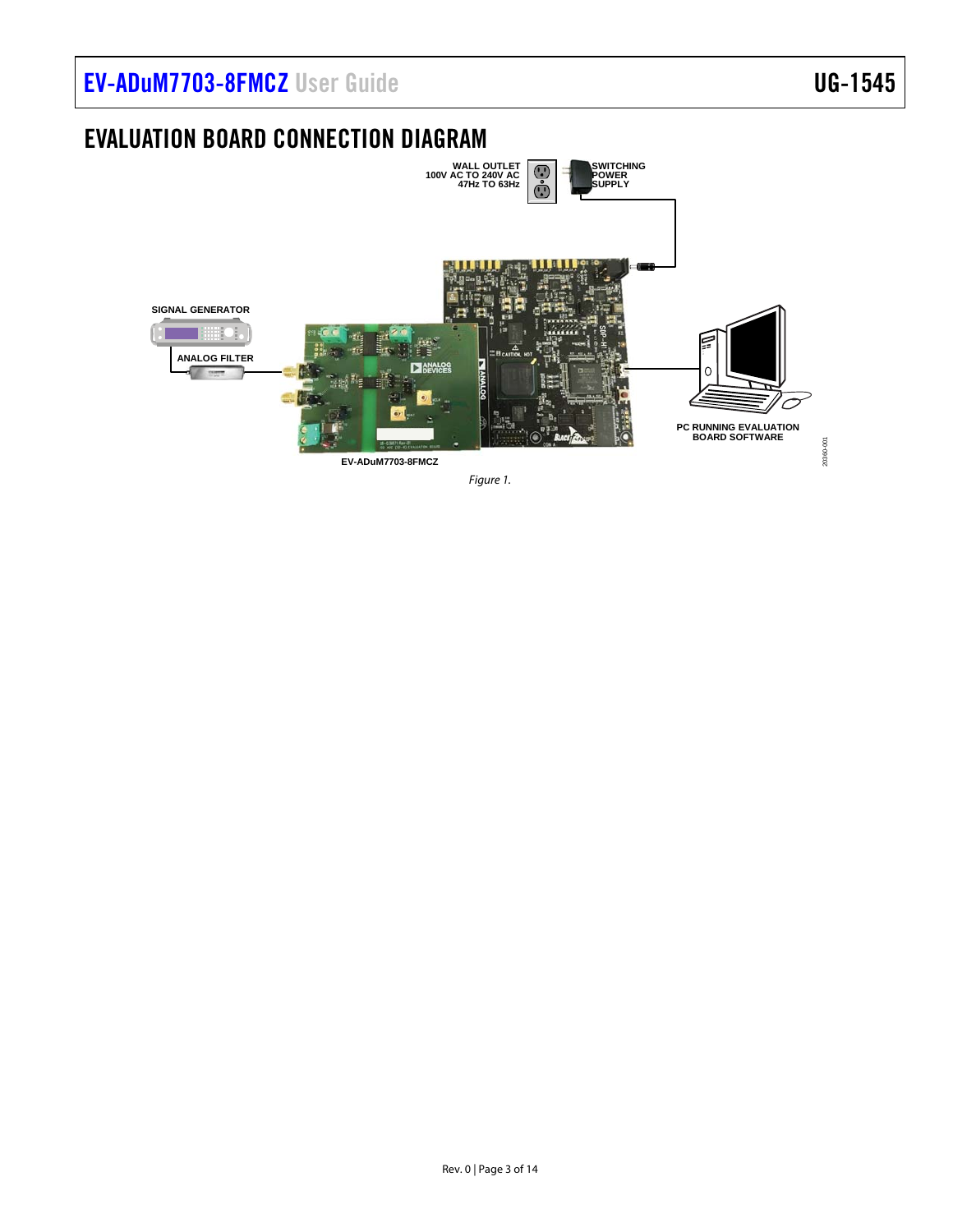### <span id="page-3-1"></span><span id="page-3-0"></span>EVALUATION BOARD HARDWARE

### **POWER SUPPLIES**

Ensure that all link positions are set according to the required operating mode before applying power and signals to the EV-ADuM7703-8FMCZ. Se[e Table 2 f](#page-4-1)or the complete list of link options.

The EV-ADuM7703-8FMCZ is powered via the [SDP-H1 b](https://www.analog.com/SDP-H1?doc=EV-ADuM7703-8FMCZ-UG-1545.pdf)oard. Th[e SDP-H1 b](https://www.analog.com/SDP-H1?doc=EV-ADuM7703-8FMCZ-UG-1545.pdf)oard generates 12 V and 3.3 V supply rails. The 12 V supply is connected to the on-boar[d ADP7104ARDZ-5.0 t](https://www.analog.com/ADP7104?doc=EV-ADuM7703-8FMCZ-UG-1545.pdf)hat powers th[e ADuM6000.](https://www.analog.com/adum6000?doc=EV-ADuM7703-8FMCZ-UG-1545.pdf) Th[e ADuM6000](https://www.analog.com/adum6000?doc=EV-ADuM7703-8FMCZ-UG-1545.pdf) generates an isolated 5 V supply to power the V<sub>DD1</sub> rail of the [ADuM7703.](https://www.analog.com/ADuM7703?doc=EV-ADuM7703-8FMCZ-UG-1545.pdf) The 3.3 V supply rail generated by th[e SDP-H1 b](https://www.analog.com/SDP-H1?doc=EV-ADuM7703-8FMCZ-UG-1545.pdf)oard powers the  $V_{DD2}$  rail of th[e ADuM7703.](https://www.analog.com/ADuM7703?doc=EV-ADuM7703-8FMCZ-UG-1545.pdf) 

To power V<sub>DD1</sub> externally, connect an external power supply in the 23 V to 25 V range to the HIGH\_V J7 connector, or connect an external power supply in the 4.5 V to 20 V range to the J5 connector.

Power  $V_{DD2}$  externally with an external power supply in the 3 V to 5.5 V range via the J6 connector.

The  $ADuM7703$  has two main ground planes,  $GND_1$  and  $GND_2$ These planes are isolated with a creepage and clearance of 8.1 mm.

When an external voltage is supplied to the J6 input connector and the EV-ADuM7703-8FMCZ is connected to the [SDP-H1](https://www.analog.com/SDP-H1?doc=EV-ADuM7703-8FMCZ-UG-1545.pdf) board, ensure that the voltage does not exceed 3.3 V. Exceeding 3.3 V causes permanent damage to th[e SDP-H1 b](https://www.analog.com/SDP-H1?doc=EV-ADuM7703-8FMCZ-UG-1545.pdf)oard.

#### **INPUT SIGNALS**

Do not connect an analog input exceeding ±250 mV (±320 mV at full scale) to th[e ADuM7703.](https://www.analog.com/ADuM7703?doc=EV-ADuM7703-8FMCZ-UG-1545.pdf) Connect an input signal of up to 500 mV p-p to the EV-ADuM7703-8FMCZ via the J1 analog input connector.

The EV-ADuM7703-8FMCZ has analog and digital ground planes that are physically isolated from each other. Power to the analog supply rail is supplied through the on-boar[d ADuM6000.](https://www.analog.com/adum6000?doc=EV-ADuM7703-8FMCZ-UG-1545.pdf) V<sub>DD1</sub> can be supplied from the J5 external connector or from the high voltage (HIGH\_V) J7 external connector. The on-board [ADP2360ACPZ-5.0 s](https://www.analog.com/ADP2360?doc=EV-ADuM7703-8FMCZ-UG-1545.pdf)teps the 24 V supply connected to the J7 connector down to 5 V. See [Table 1](#page-3-2) an[d Table 2 f](#page-4-1)or more information about supplying  $V_{DD1}$  externally.

#### <span id="page-3-2"></span>**Table 1. External Power Supplies (Optional)**

| Table 1. External Power Supplies (Optional) |                  |                                        |                                                        |
|---------------------------------------------|------------------|----------------------------------------|--------------------------------------------------------|
| <b>Power Supply</b>                         | <b>Connector</b> | <b>Voltage Range</b><br><b>Purpose</b> |                                                        |
| $V_{DD1}$                                   | J5               | 4.5 V to 20 V                          | Analog supply rail                                     |
| $V_{DD2}$                                   | J6               | 3 V to 5.5 V                           | Digital supply rail without the SDP-H1 board connected |
|                                             |                  | 3.15 V to 3.45 V                       | Digital supply rail with the SDP-H1 board connected    |
| HIGH V                                      | J7               | 23 V to 25 V                           | Analog supply rail (high voltage alternative to J5)    |



#### Figure 2. EV-ADuM7703-8FMCZ Block Diagram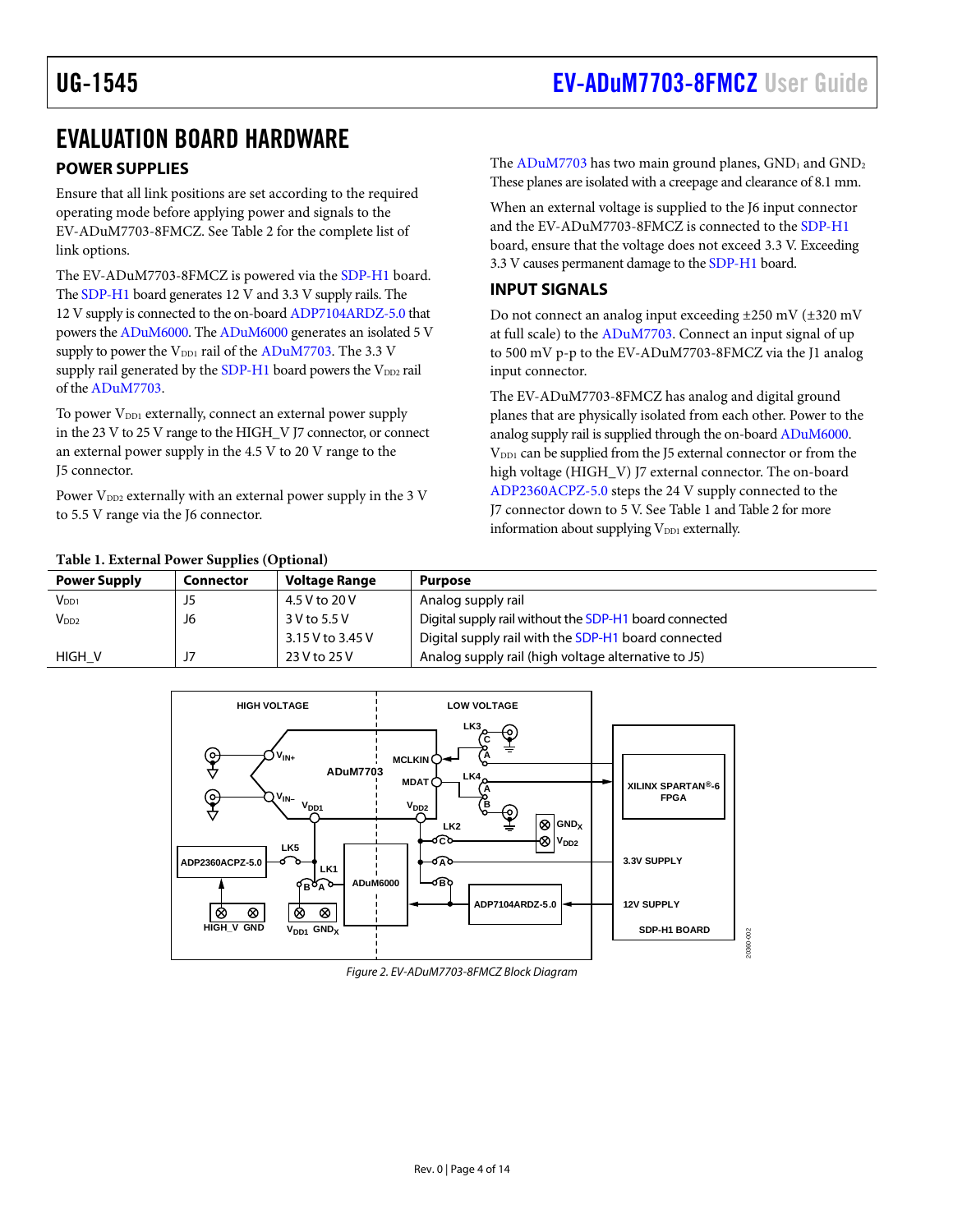### <span id="page-4-0"></span>**LINK CONFIGURATION OPTIONS**

Multiple link options must be set correctly to select the appropriate operating setup before using the EV-ADuM7703-8FMCZ. The functions of these options are outlined in [Table 2.](#page-4-1) 

#### **Setup Conditions**

Ensure that all link positions are set as required by the operating mode before applying power and signals to the EV-ADuM7703- 8FMCZ. The EV-ADuM7703-8FMCZ can be operated in standalone mode or i[n SDP-H1 c](https://www.analog.com/SDP-H1?doc=EV-ADuM7703-8FMCZ-UG-1545.pdf)ontrolled mode and used with the [SDP-H1 b](https://www.analog.com/SDP-H1?doc=EV-ADuM7703-8FMCZ-UG-1545.pdf)oard.

[Table 2 s](#page-4-1)hows the default positions the links are set to when the EV-ADuM7703-8FMCZ is packaged. When the EV-ADuM7703- 8FMCZ is shipped, it is set up to operate in [SDP-H1 c](https://www.analog.com/SDP-H1?doc=EV-ADuM7703-8FMCZ-UG-1545.pdf)ontrolled mode with power supplied from th[e SDP-H1 b](https://www.analog.com/SDP-H1?doc=EV-ADuM7703-8FMCZ-UG-1545.pdf)oard, and the on-boar[d ADuM6000 p](https://www.analog.com/adum6000?doc=EV-ADuM7703-8FMCZ-UG-1545.pdf)owers V<sub>DD1</sub>.

|                  |                 | <b>Default</b>  |                                                                                                                                                    |
|------------------|-----------------|-----------------|----------------------------------------------------------------------------------------------------------------------------------------------------|
| Category         | Link            | <b>Position</b> | <b>Function</b>                                                                                                                                    |
| Power Supplies   | LK1             | A               | LK1 selects the ADuM7703 V <sub>DD1</sub> supply source. Remove LK5 if using Position A or Position B.                                             |
|                  |                 |                 | In Position A, the on-board $ADuM6000$ supplies $V_{DD1}$ .                                                                                        |
|                  |                 |                 | In Position B, the J5 connector supplies V <sub>DD1</sub> externally.                                                                              |
|                  | LK5             | Removed         | Insert LK5 to power V <sub>DD1</sub> with the on-board ADP2360ACPZ-5.0 via the J7 connector. Remove LK5 if<br>V <sub>DD1</sub> is powered via LK1. |
|                  | LK <sub>2</sub> | A               | LK2 selects the ADuM7703 V <sub>DD2</sub> supply source.                                                                                           |
|                  |                 |                 | In Position A, the SDP-H1 board supplies $V_{DD2}$ .                                                                                               |
|                  |                 |                 | In Position B, the on-board $ADP7104ARDZ-5.0$ supplies $V_{DD2}$ .                                                                                 |
|                  |                 |                 | In Position C, the J6 connector supplies $V_{DD2}$ externally.                                                                                     |
| Analog Input     | LK7             | Removed         | Insert LK7 to short $V_{IN+}$ to ground. Remove LK7 if a signal is applied to $V_{IN+}$ .                                                          |
|                  | LK8             | Inserted        | Insert LK8 to short $V_{\text{IN-}}$ to ground. Remove LK8 if a signal is applied to $V_{\text{IN-}}$ .                                            |
| Serial Interface | LK3             | A               | LK3 selects the MCLK source for the serial interface.                                                                                              |
|                  |                 |                 | In Position A, the SDP-H1 board sources MCLK.                                                                                                      |
|                  |                 |                 | In Position B, do not use.                                                                                                                         |
|                  |                 |                 | In Position C, the J3 Subminiature Version B (SMB) jack sources MCLK (standalone mode).                                                            |
|                  | LK4             | A               | LK4 routes the MDAT output for the serial interface.                                                                                               |
|                  |                 |                 | In Position A, MDAT is sent to the SDP-H1 board.                                                                                                   |
|                  |                 |                 | In Position B, MDAT is sent to the J4 SMB jack (standalone mode).                                                                                  |

#### <span id="page-4-1"></span>**Table 2. Link Options**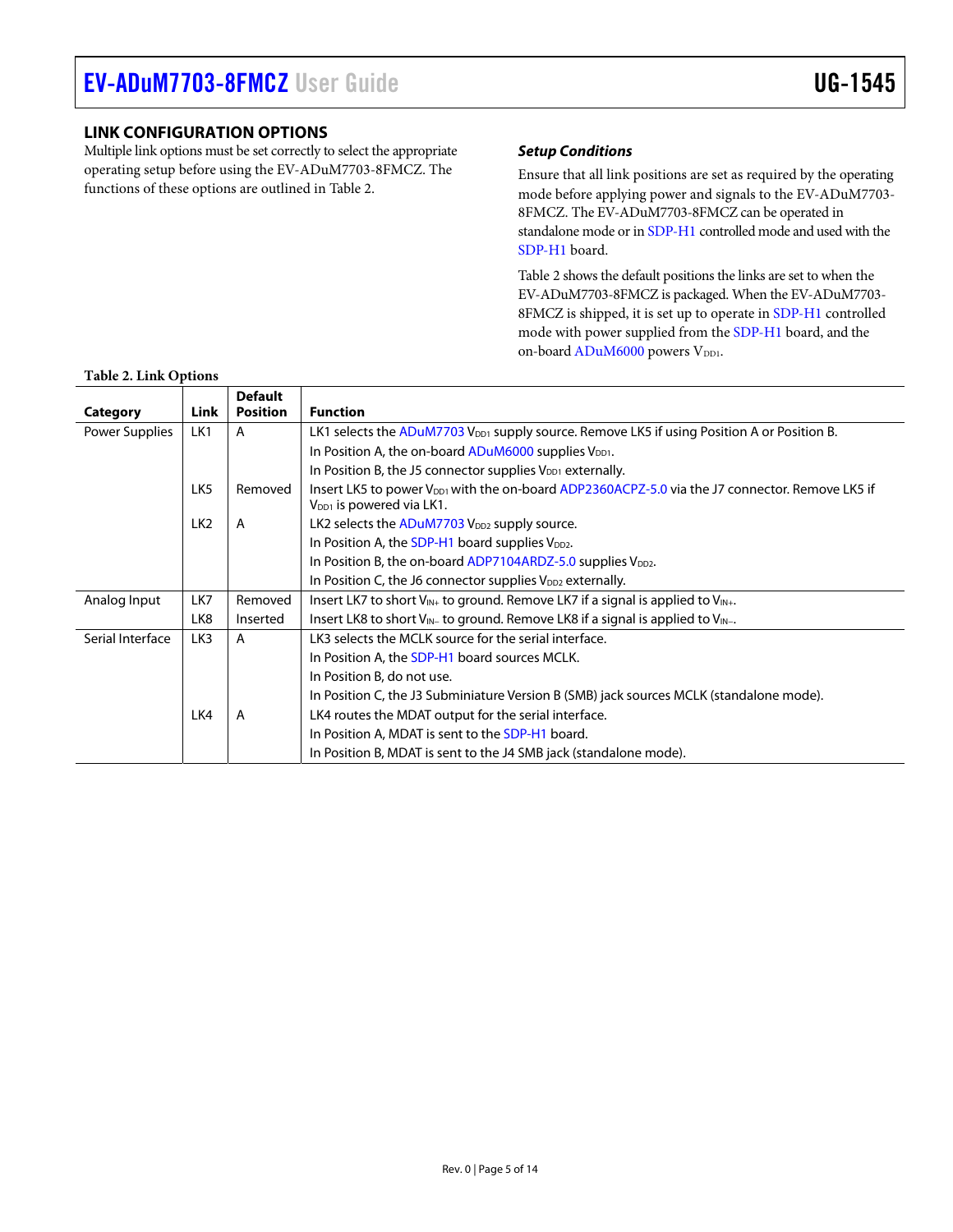### **SOCKETS AND CONNECTORS**

[Table 3](#page-5-1) describes the connectors and sockets on the EV-ADuM7703-8FMCZ.

#### <span id="page-5-1"></span>**Table 3. On-Board Connectors**

| <b>Connector</b> | <b>Function</b>                                 |
|------------------|-------------------------------------------------|
| J1               | Analog input $V_{IN+}$                          |
| $_{\rm J2}$      | Analog input V <sub>IN-</sub>                   |
| J3               | MCLK input (standalone mode)                    |
| J4               | MDAT output (standalone mode)                   |
| 15               | $V_{DD1}$ external source                       |
| J6               | V <sub>DD2</sub> external source                |
| 17               | V <sub>DD1</sub> external source (high voltage) |

## <span id="page-5-0"></span>UG-1545 [EV-ADuM7703-8FMCZ](https://www.analog.com/EVAL-ADuM7703?doc=EV-ADuM7703-8FMCZ-UG-1545.pdf) User Guide

The default interface to the EV-ADuM7703-8FMCZ is achieved via the 160-way connector. The connector attaches the EV-ADuM7703-8FMCZ to th[e SDP-H1 b](https://www.analog.com/SDP-H1?doc=EV-ADuM7703-8FMCZ-UG-1545.pdf)oard. When the EV-ADuM7703-8FMCZ is used in standalone mode, communication is achieved via the J3 SMB jack and the J4 SMB jack. Se[e Table 2](#page-4-1)  for more information on configuring the EV-ADuM7703-8FMCZ for standalone mode.

### **TEST POINTS**

The EV-ADuM7703-8FMCZ has several test points. These test points provide easy access to the EV-ADuM7703-8FMCZ signals for probing, evaluation, and debugging.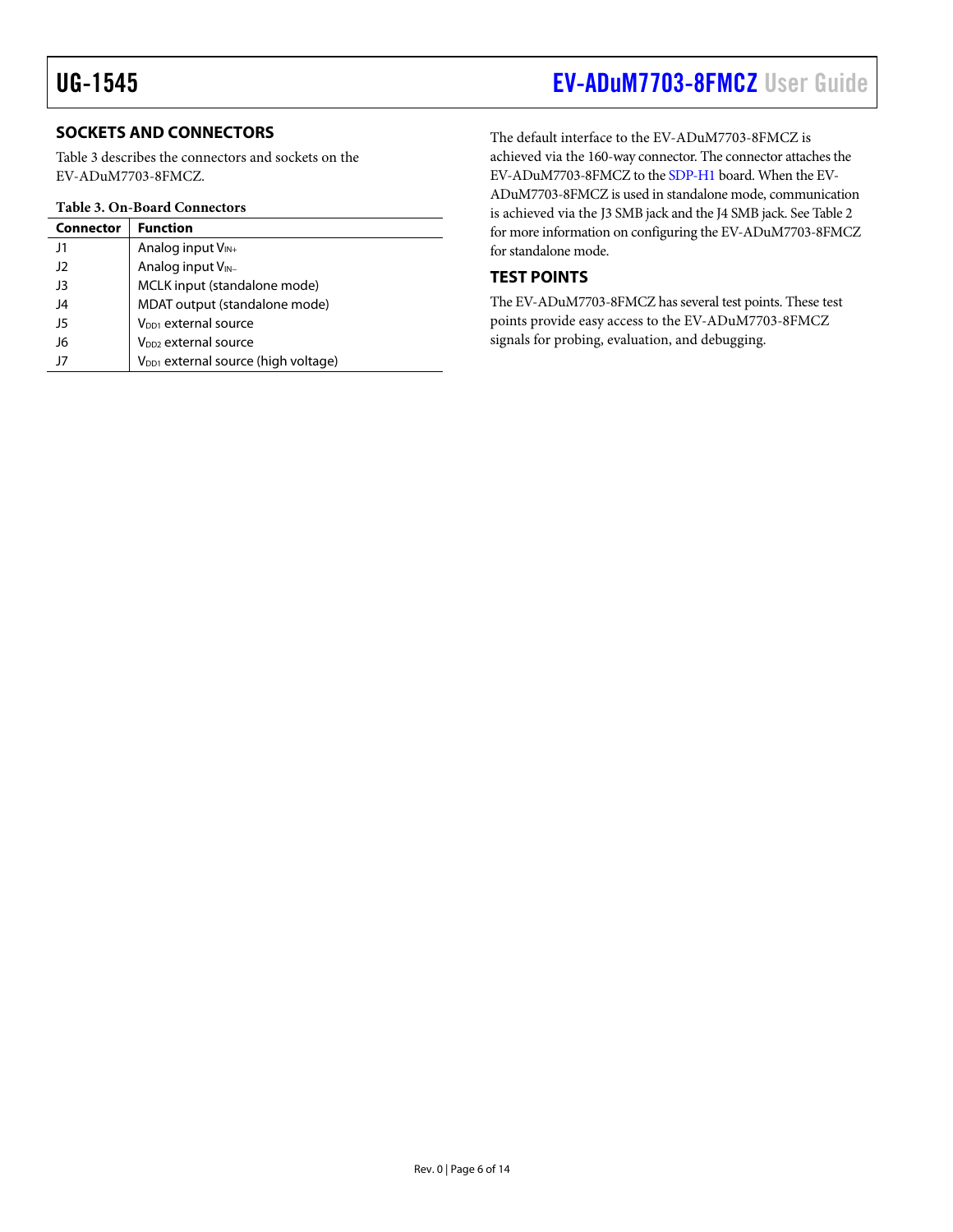20360-005

200-086

### <span id="page-6-0"></span>EVALUATION BOARD SOFTWARE **SOFTWARE INSTALLATION PROCEDURES**

Download th[e ACE s](https://www.analog.com/ACE?doc=EV-ADuM7703-8FMCZ-UG-1545.pdf)oftware from the [ADuM7703](https://www.analog.com/ADuM7703?doc=EV-ADuM7703-8FMCZ-UG-1545.pdf) product page. Install the [ACE](https://www.analog.com/ACE?doc=EV-ADuM7703-8FMCZ-UG-1545.pdf) software on the PC before using the EV-ADuM7703-8FMCZ.

The installation process in th[e Installing the ACE Software](#page-6-1)  section includes the [ACE](https://www.analog.com/ACE?doc=EV-ADuM7703-8FMCZ-UG-1545.pdf) software installation and the [SDP-H1 d](https://www.analog.com/SDP-H1?doc=EV-ADuM7703-8FMCZ-UG-1545.pdf)river installation.

Note that th[e ACE s](https://www.analog.com/ACE?doc=EV-ADuM7703-8FMCZ-UG-1545.pdf)oftware an[d SDP-H1 d](https://www.analog.com/SDP-H1?doc=EV-ADuM7703-8FMCZ-UG-1545.pdf)rivers must be installed before connecting the EV-ADuM7703-8FMCZ and th[e SDP-H1](https://www.analog.com/SDP-H1?doc=EV-ADuM7703-8FMCZ-UG-1545.pdf) board to the USB port of the PC to ensure that the evaluation system is properly recognized when it is connected to the PC.

#### <span id="page-6-1"></span>**Installing the ACE Software**

To install th[e ACE s](https://www.analog.com/ACE?doc=EV-ADuM7703-8FMCZ-UG-1545.pdf)oftware, take the following steps:

- 1. Download th[e ACE s](https://www.analog.com/ACE?doc=EV-ADuM7703-8FMCZ-UG-1545.pdf)oftware to a Windows®-based PC.
- 2. Double click the **ACEInstall.exe** file to begin the installation. By default, the software is saved to the following location: **C:\Program Files (x86)\Analog Devices\ACE.**
- 3. A dialog box opens asking for permission to allow the program to make changes to the PC. Click **Yes** to start the installation process.
- 4. Click **Next >** to continue the installation (se[e Figure 3\)](#page-6-2).

<span id="page-6-2"></span>

Figure 3[. ACE S](https://www.analog.com/ACE?doc=EV-ADuM7703-8FMCZ-UG-1545.pdf)oftware Installation Confirmation

5. Read the software license agreement and click **I Agree** (se[e Figure 4\)](#page-6-3).

|                           | Please review the license terms before installing ACE.                                                                                                                                                                                                                                                                                                                                                                                                                          |        |
|---------------------------|---------------------------------------------------------------------------------------------------------------------------------------------------------------------------------------------------------------------------------------------------------------------------------------------------------------------------------------------------------------------------------------------------------------------------------------------------------------------------------|--------|
|                           | Press Page Down to see the rest of the agreement.                                                                                                                                                                                                                                                                                                                                                                                                                               |        |
|                           | SOFTWARE LICENSE AGREEMENT<br>20170526-ACE-CTSLA                                                                                                                                                                                                                                                                                                                                                                                                                                | ▲<br>Ξ |
|                           | Analog Devices, Inc. a Massachusetts corporation, with principal<br>offices at Three Technology Way, Norwood, Massachusetts, USA<br>02062 and its licensors (together "Analog Devices") are willing to<br>license the software and related documentation made available for<br>download from the Analog Devices web site (the "Licensed<br><b>Software</b> ") to you (personally or on behalf of your employer, as<br>annlicable) ("Licensee") ONLY IF YOU ACCEPT THIS LICENSE. |        |
|                           | If you accept the terms of the agreement, click I Agree to continue. You must accept the                                                                                                                                                                                                                                                                                                                                                                                        |        |
| agreement to install ACE. |                                                                                                                                                                                                                                                                                                                                                                                                                                                                                 |        |

Figure 4. License Agreement

<span id="page-6-3"></span>6. Click **Browse** to choose the installation location and then click **Next >** (se[e Figure 5\)](#page-6-4).

| ACE Setup<br>المصد<br>Œ                                                                                                                              |
|------------------------------------------------------------------------------------------------------------------------------------------------------|
| <b>Choose Install Location</b><br>Choose the folder in which to install ACE.                                                                         |
| Setup will install ACE in the following folder. To install in a different folder, click Browse and<br>select another folder. Click Next to continue. |
| <b>Destination Enlder</b><br>C:\Program Files (x86)\Analog Devices\ACE<br>Browse                                                                     |
| Space required: 93.1MB<br>Space available: 15.1GB                                                                                                    |
| Nullsoft Install System v3.01<br>$<$ Back<br>Cancel<br>Next                                                                                          |

<span id="page-6-4"></span>Figure 5. Choose Installation Location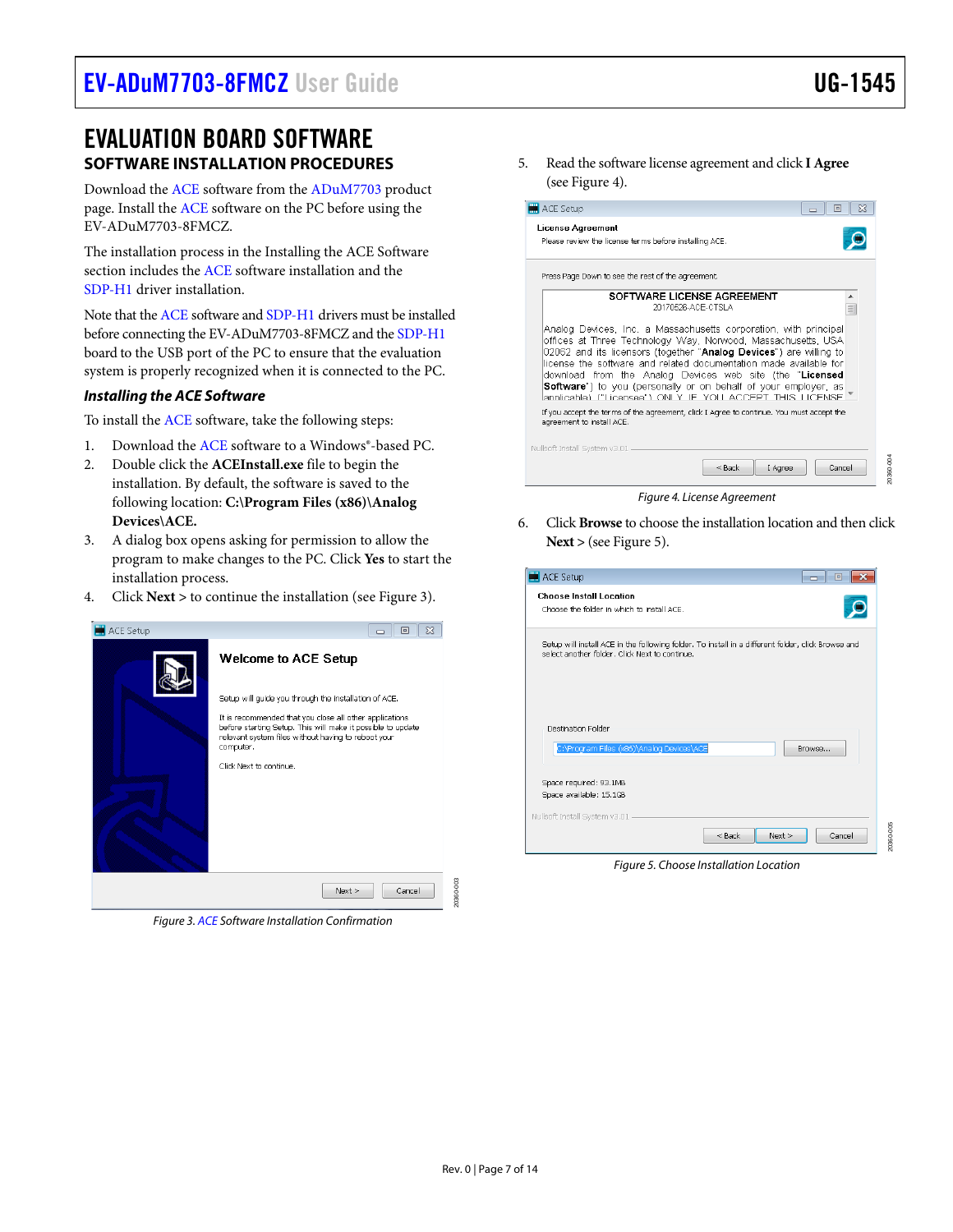## UG-1545 [EV-ADuM7703-8FMCZ](https://www.analog.com/EVAL-ADuM7703?doc=EV-ADuM7703-8FMCZ-UG-1545.pdf) User Guide

7. The components to install are preselected (se[e Figure 6\)](#page-7-0). Click **Install.**



Figure 6. Choose Components

<span id="page-7-0"></span>8. The **Windows Security** window appears (see [Figure 7\).](#page-7-1) Click **Install**. [Figure 8 s](#page-7-2)hows the installation in progress. No action is required.

<span id="page-7-1"></span>

Figure 7. **Windows Security** Window



<span id="page-7-2"></span>9. When the installation is complete, click **Next >**, and then click **Finish** to complete the installation process (see [Figure 9\)](#page-7-3).

| ACE Setup                                                                                                                                                                                                                                                                                                                                                                                                                                                                                |                  | 同<br>Х<br>والمصر |
|------------------------------------------------------------------------------------------------------------------------------------------------------------------------------------------------------------------------------------------------------------------------------------------------------------------------------------------------------------------------------------------------------------------------------------------------------------------------------------------|------------------|------------------|
| <b>Installation Complete</b><br>Setup was completed successfully.                                                                                                                                                                                                                                                                                                                                                                                                                        |                  |                  |
| Completed                                                                                                                                                                                                                                                                                                                                                                                                                                                                                |                  |                  |
|                                                                                                                                                                                                                                                                                                                                                                                                                                                                                          |                  |                  |
| Extract: Chip.ADF4355.1.1.1.nupkg 100%<br>Extract: Chip.ADGS1412.1.0.7.nupkg 100%<br>Extract: Chip.ADRF6780.1.1.0.nupkg 100%<br>Extract: Chip.Generic.1.6.2542.0.nupkg 100%<br>Extract: Chip.GenericFpga.1.6.2542.0.nupkg 100%<br>Extract: Hardware.ClockSupport.1.6.2542.0.nupkg 100%<br>Extract: Hardware.HsdacSupport.1.6.2542.0.nupkg 100%<br>Extract: Hardware.SdpSupport.1.6.2542.0.nupkg<br>Output folder: C:\Users\vjeevann\AppData\Local\Temp\nsw5ABD.tmp\Packages<br>Completed |                  | $\equiv$         |
| Nullsoft Install System v3.01                                                                                                                                                                                                                                                                                                                                                                                                                                                            | $<$ Back<br>Next | ÷<br>Cancel      |

<span id="page-7-3"></span>Figure 9. Installation Complete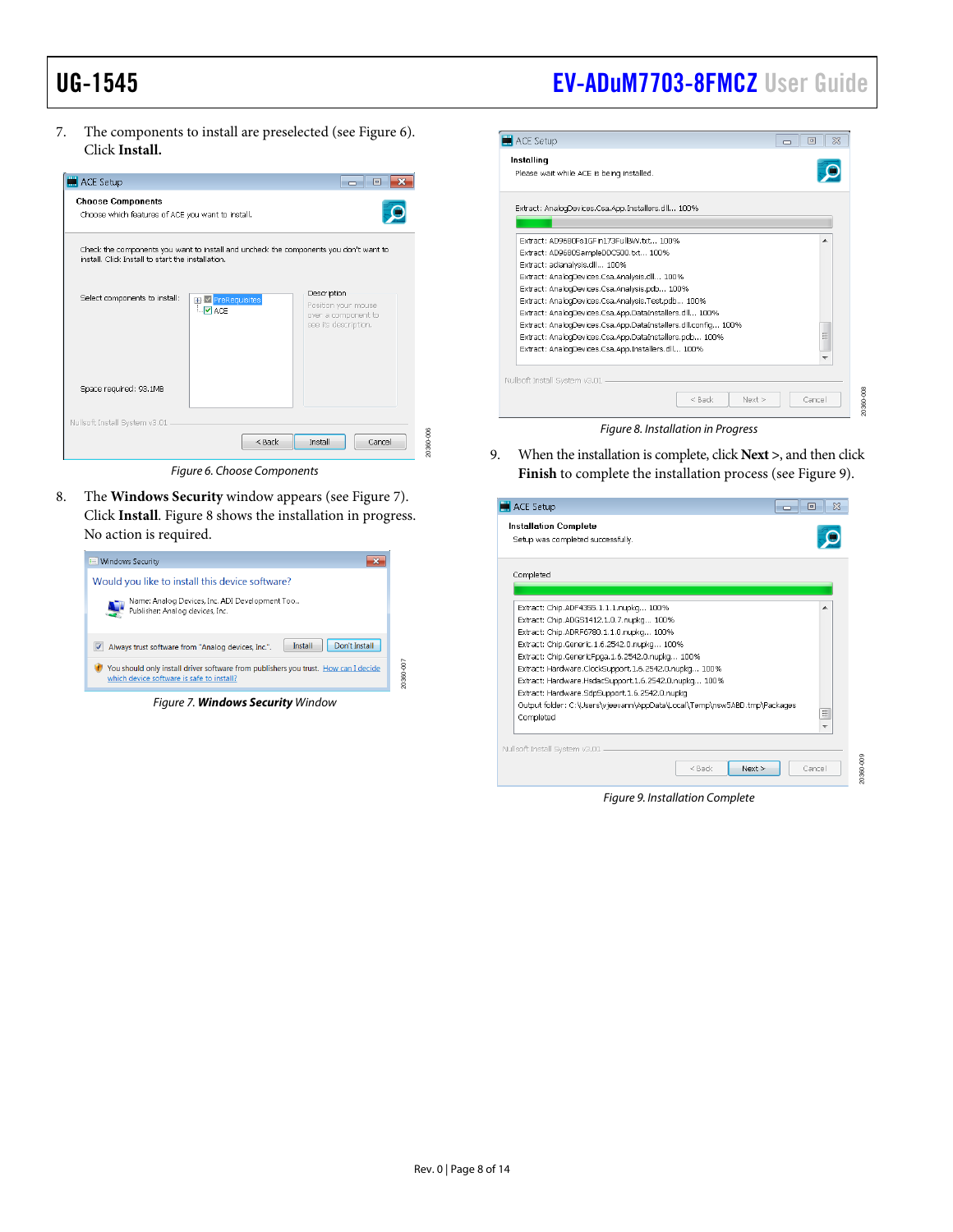<span id="page-8-0"></span>The EV-ADuM7703-8FMCZ connects to th[e SDP-H1](https://www.analog.com/SDP-H1?doc=EV-ADuM7703-8FMCZ-UG-1545.pdf) board. The [SDP-H1 b](https://www.analog.com/SDP-H1?doc=EV-ADuM7703-8FMCZ-UG-1545.pdf)oard is the communication link between the PC and the EV-ADuM7703-8FMCZ[. Figure 11](#page-8-1) shows a diagram of the connections between the EV-ADuM7703-8FMCZ and the [SDP-H1 b](https://www.analog.com/SDP-H1?doc=EV-ADuM7703-8FMCZ-UG-1545.pdf)oard.

#### **Connecting the EV-ADuM7703-8FMCZ and th[e SDP-H1](https://www.analog.com/SDP-H1?doc=EV-ADuM7703-8FMCZ-UG-1545.pdf) Board to the PC**

When th[e ACE s](https://www.analog.com/ACE?doc=EV-ADuM7702-8FMCZ-UG-1545.pdf)oftware is installed, use the following steps to set up the EV-ADuM7703-8FMCZ and th[e SDP-H1 b](https://www.analog.com/SDP-H1?doc=EV-ADuM7703-8FMCZ-UG-1545.pdf)oard:

- 1. Ensure that all configuration links are in the appropriate positions, as described i[n Table 2.](#page-4-1)
- 2. Connect the EV-ADuM7703-8FMCZ securely to the 160-way connector on th[e SDP-H1.](https://www.analog.com/SDP-H1?doc=EV-ADuM7703-8FMCZ-UG-1545.pdf)
- 3. To power up th[e SDP-H1,](https://www.analog.com/SDP-H1?doc=EV-ADuM7703-8FMCZ-UG-1545.pdf) insert the 12 V, dc barrel jack (included in th[e SDP-H1](https://www.analog.com/SDP-H1?doc=EV-ADuM7703-8FMCZ-UG-1545.pdf) kit) into the barrel connector labeled +12V\_VIN on th[e SDP-H1](https://www.analog.com/SDP-H1?doc=EV-ADuM7703-8FMCZ-UG-1545.pdf) board. Note that the EV-ADuM7703-8FMCZ does not require an external power supply adapter.
- 4. Connect the [SDP-H1 b](https://www.analog.com/SDP-H1?doc=EV-ADuM7703-8FMCZ-UG-1545.pdf)oard to the PC via the USB cable included in th[e SDP-H1 k](https://www.analog.com/SDP-H1?doc=EV-ADuM7703-8FMCZ-UG-1545.pdf)it.

#### **Verifying the Board Connection**

To verify the connections to the board, take the following steps:

1. When th[e SDP-H1](https://www.analog.com/SDP-H1?doc=EV-ADuM7703-8FMCZ-UG-1545.pdf) board is plugged into the PC, allow the **Found New Hardware Wizard** to run. If prompted by the operating system, choose to automatically search for the drivers for the [SDP-H1](https://www.analog.com/SDP-H1?doc=EV-ADuM7703-8FMCZ-UG-1545.pdf) board.

- 2. Navigate to the **Device Manager** window on the PC (see [Figure 10\)](#page-8-2).
- 3. A dialog box opens asking for permission to allow the program to make changes to the computer. Click **Yes**.
- 4. The **Computer Management** window opens. In the list labeled **System Tools**, click **Device Manager**. If the [SDP-H1 d](https://www.analog.com/SDP-H1?doc=EV-ADuM7703-8FMCZ-UG-1545.pdf)river is installed and the board is properly connected to the PC, **Analog Devices SDP-H1** is shown in the **ADI Development Tools** list in the **Device Manager**  window, as shown in [Figure 10.](#page-8-2)

| Device Manager                        | $\blacksquare$ |
|---------------------------------------|----------------|
| Action<br><b>View</b><br>Help<br>File |                |
| $\frac{1}{2}$                         |                |
| BSOMERS-L03                           | ▲              |
| ADI Development Tools                 |                |
| Analog Devices SDP-H1                 |                |
| <b>Batteries</b>                      | Ξ              |
| <b>Bluetooth Radios</b>               |                |
| Computer                              |                |
| <b>Disk drives</b>                    |                |
| Display adapters                      |                |
| DVD/CD-ROM drives                     |                |
| Human Interface Devices               |                |
| Imaging devices                       | ٠              |
| Marchan and a                         |                |
|                                       |                |

Figure 10. **Device Manager** Window

#### <span id="page-8-2"></span>**Disconnecting the EV-ADuM7703-8FMCZ**

Disconnect power from th[e SDP-H1 b](https://www.analog.com/SDP-H1?doc=EV-ADuM7703-8FMCZ-UG-1545.pdf)oard or press the reset tact switch located alongside the mini USB port before disconnecting the EV-ADuM7703-8FMCZ from the [SDP-H1](https://www.analog.com/SDP-H1?doc=EV-ADuM7703-8FMCZ-UG-1545.pdf) board.

20360-011

<span id="page-8-1"></span>

**EV-ADuM7703-8FMCZ** Figure 11. EV-ADuM7703-8FMCZ (Left) an[d SDP-H1 B](https://www.analog.com/SDP-H1?doc=EV-ADuM7703-8FMCZ-UG-1545.pdf)oard (Right) Connection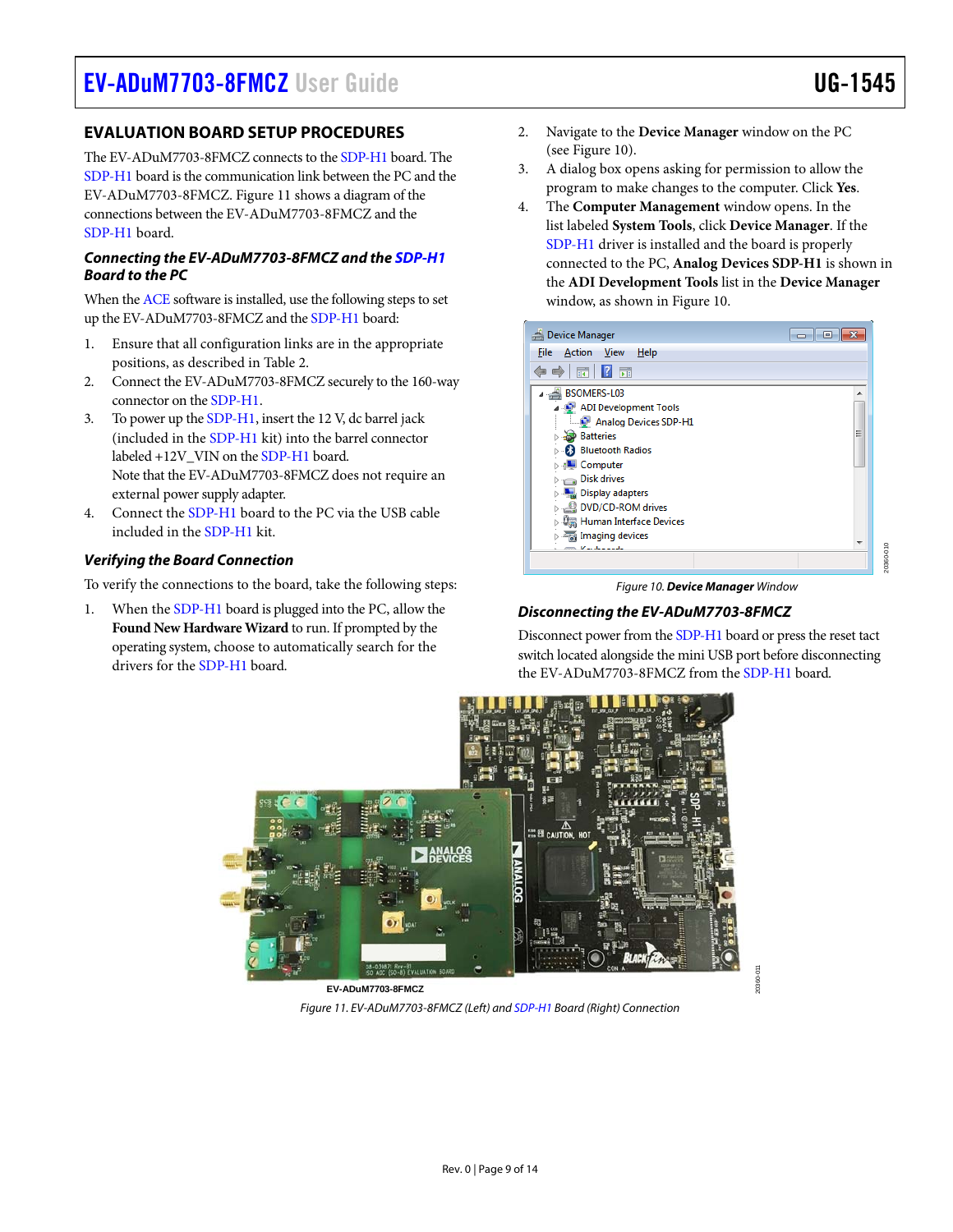### <span id="page-9-0"></span>[ACE](https://www.analog.com/ACE?doc=EV-ADuM7702-8FMCZ-UG-1545.pdf) SOFTWARE OPERATION **LAUNCHING THE SOFTWARE**

When the EV-ADuM7703-8FMCZ and the [SDP-H1 b](https://www.analog.com/SDP-H1?doc=EV-ADuM7703-8FMCZ-UG-1545.pdf)oard are properly connected to the PC, launch th[e ACE s](https://www.analog.com/ACE?doc=EV-ADuM7702-8FMCZ-UG-1545.pdf)oftware. To launch th[e ACE s](https://www.analog.com/ACE?doc=EV-ADuM7702-8FMCZ-UG-1545.pdf)oftware, take the following steps:

- 1. In the **Start** menu of the PC, click **All Programs** > **Analog Devices** > **ACE** > **ACE.exe** to open the [ACE](https://www.analog.com/ACE?doc=EV-ADuM7702-8FMCZ-UG-1545.pdf) window shown i[n Figure 12.](#page-9-1)
- 2. Connect an input signal via the  $V_{IN+}$  J1 connector.

If the EV-ADuM7703-8FMCZ is not connected to the USB port via the [SDP-H1 b](https://www.analog.com/SDP-H1?doc=EV-ADuM7703-8FMCZ-UG-1545.pdf)oard when the [ACE](https://www.analog.com/ACE?doc=EV-ADuM7702-8FMCZ-UG-1545.pdf) software is launched, the **ADuM7703 Eval Board** icon does not show up in the **Attached Hardware** section. To make the icon appear, connect the EV-ADuM7703-8FMCZ and th[e SDP-H1](https://www.analog.com/SDP-H1?doc=EV-ADuM7703-8FMCZ-UG-1545.pdf) to the USB port of the PC, wait a few seconds, and then follow the instructions in the dialogue box that opens.

3. Double click the **ADuM7703 Eval Board** icon to open the chip view window shown in [Figure 13.](#page-10-1) 



<span id="page-9-1"></span>Figure 12[. ACE S](https://www.analog.com/ACE?doc=EV-ADuM7702-8FMCZ-UG-1545.pdf)oftware Main Window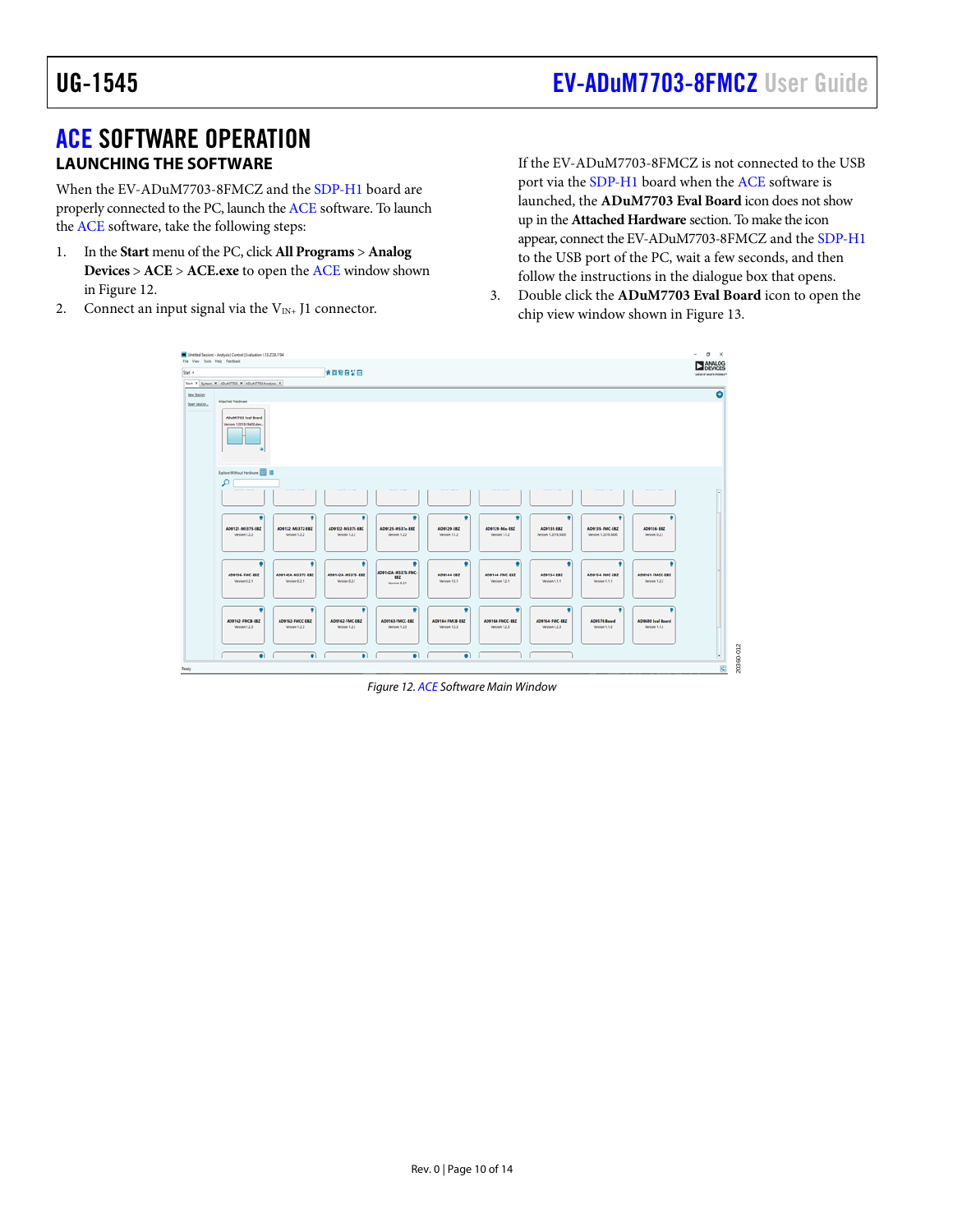### <span id="page-10-0"></span>CHIP VIEW WINDOW FEATURES

<span id="page-10-1"></span>

Figure 14. Analysis View Window

<span id="page-10-2"></span>Click **Proceed to Analysis** in the chip view window to open the analysis view window shown in [Figure 14.](#page-10-2) The analysis view contains the **Waveform** tab, **Histogram** tab, and **FFT** tab on the left side of the window.

#### **WAVEFORM TAB**

The **Waveform** tab displays data in form of time vs. discrete data values with the results (see [Figure 15\)](#page-11-1).

#### **CAPTURE**

The **CAPTURE** pane contains the capture settings. These settings reflect onto the registers automatically before data capture.

The **Sample Count** list in the **General Capture Settings** section allows the user to select the number of samples per channel per capture.

The **FPGA Settings** section contains the field programmable gate array (FPGA) settings that specify the **Sample Frequency** (MCLK frequency) used for the serial interface, and the decimation ratio used by the FPGA to filter the data.

Click **Run Once** at the bottom of the pane to start a data capture of the samples at the sample rate specified in the **Sample Count** field. These samples are stored on the [SDP-H1 b](https://www.analog.com/SDP-H1?doc=EV-ADuM7703-8FMCZ-UG-1545.pdf)oard and are only transferred to the PC when the sample frame is complete.

20360-014

20360-014

Click **Run Continuously** to start a data capture that gathers samples continuously with one batch of data at a time.

#### **RESULTS**

**Display Channels** allows the user to select which channels to capture. Data for a specific channel is only shown if that channel is selected before the capture.

**Waveform** displays amplitude and sample frequency for the selected channel.

Click **Export** to export captured data. The waveform, histogram, and FFT data is stored in **.xml** files along with the values of the parameters at capture.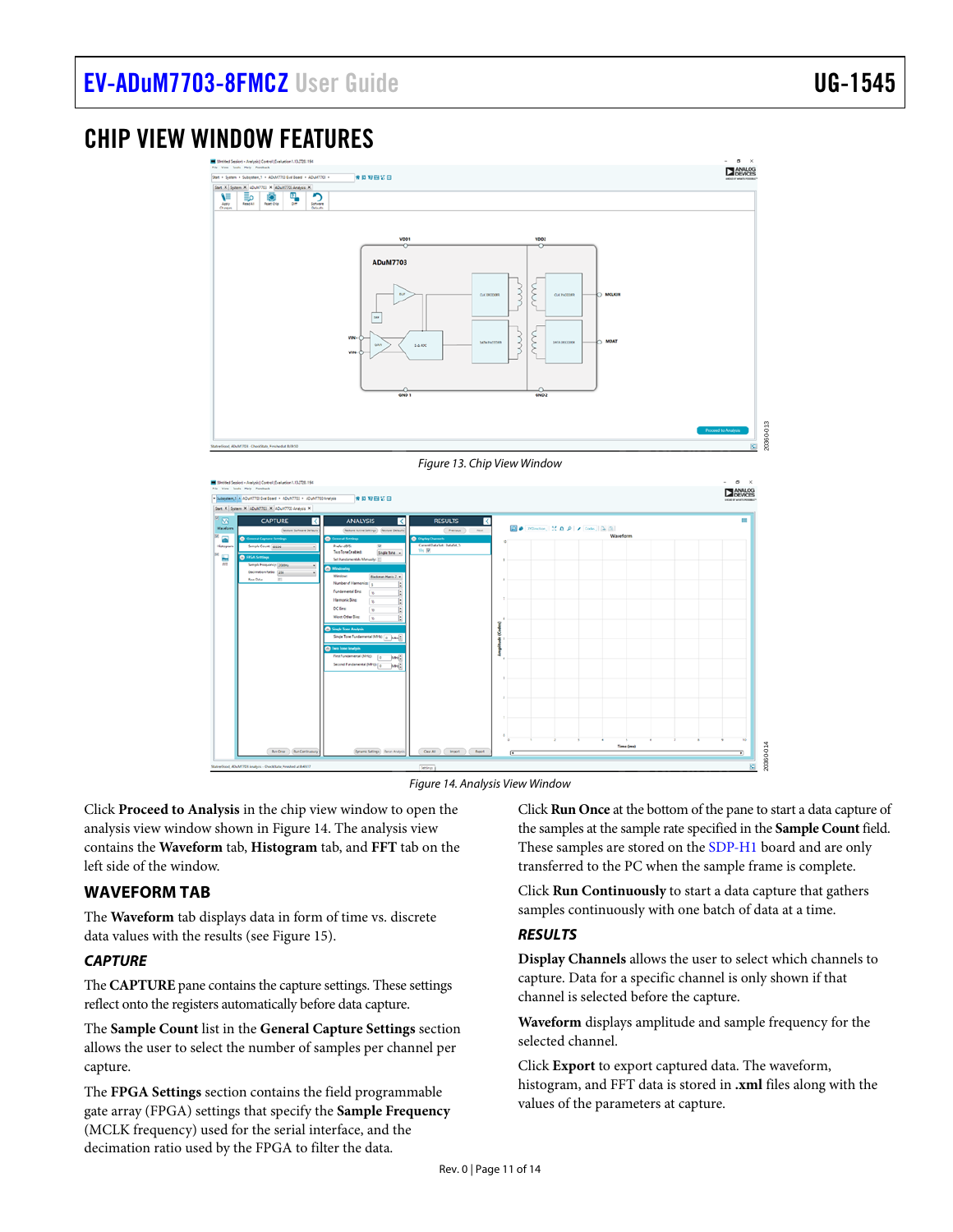### <span id="page-11-0"></span>UG-1545 [EV-ADuM7703-8FMCZ](https://www.analog.com/EVAL-ADuM7703?doc=EV-ADuM7703-8FMCZ-UG-1545.pdf) User Guide

The data waveform graph shows each successive sample of the ADC output. Zoom in on and pan over the waveform graph using the embedded waveform tools above the graph. Select the channels to display in **Display Channels.**

Click the display units dropdown list labeled **Codes** i[n Figure 15](#page-11-1) to select whether the data graph displays in units of **Codes, Hex**, or **Volts**. The axis controls are dynamic.

Note that the corresponding axis width automatically adjusts to show the entire range of the ADC results after each batch of samples when either xy scale dynamic or x scale dynamic is selected. Select the dynamic using the **XYDirection** tool in [Figure 15.](#page-11-1) 

### **HISTOGRAM TAB**

The **Histogram** tab contains the **Histogram** graph and the **RESULTS** pane (se[e Figure 16\)](#page-12-0).

Click the **Results** drop down menu in the **RESULTS** pane to display the information related to the dc performance.

The **Histogram** graph displays the number of hits per code within the sampled data. This graph displays dc analysis and indicates the noise performance of the device.

#### **FFT TAB**

[Figure 17 s](#page-12-1)hows the **FFT** tab. This tab displays fast Fourier transform (FFT) information for the last batch of samples gathered. The **General Settings** section in the **Analysis** pane allows the user to set up the preferred configuration of the FFT analysis. The fundamental is set manually.

The **Windowing** section allows the user to select the windowing type used in the FFT analysis, the number of harmonic bins, and the number of fundamental bins that must be included.

The **Single Tone Analysis** and **Two Tone Analysis** sections allow the user to select the fundamental frequency included in the FFT analysis. Use the **Two Tone Analysis** settings when there are two frequencies being analyzed.

Click **Next** in the **RESULTS** pane to view the **Signal** section. This section displays the sample frequency, sample count, fundamental frequency, and fundamental power.

The **Noise** section displays the SNR and other noise performance results.

The **Distortion** section displays the harmonic content of the sampled signal and dc power when viewing the FFT analysis.

#### **EXITING THE SOFTWARE**

To exit the software, click **File** and then click **Exit.**

<span id="page-11-1"></span>

Figure 15. **Waveform** Tab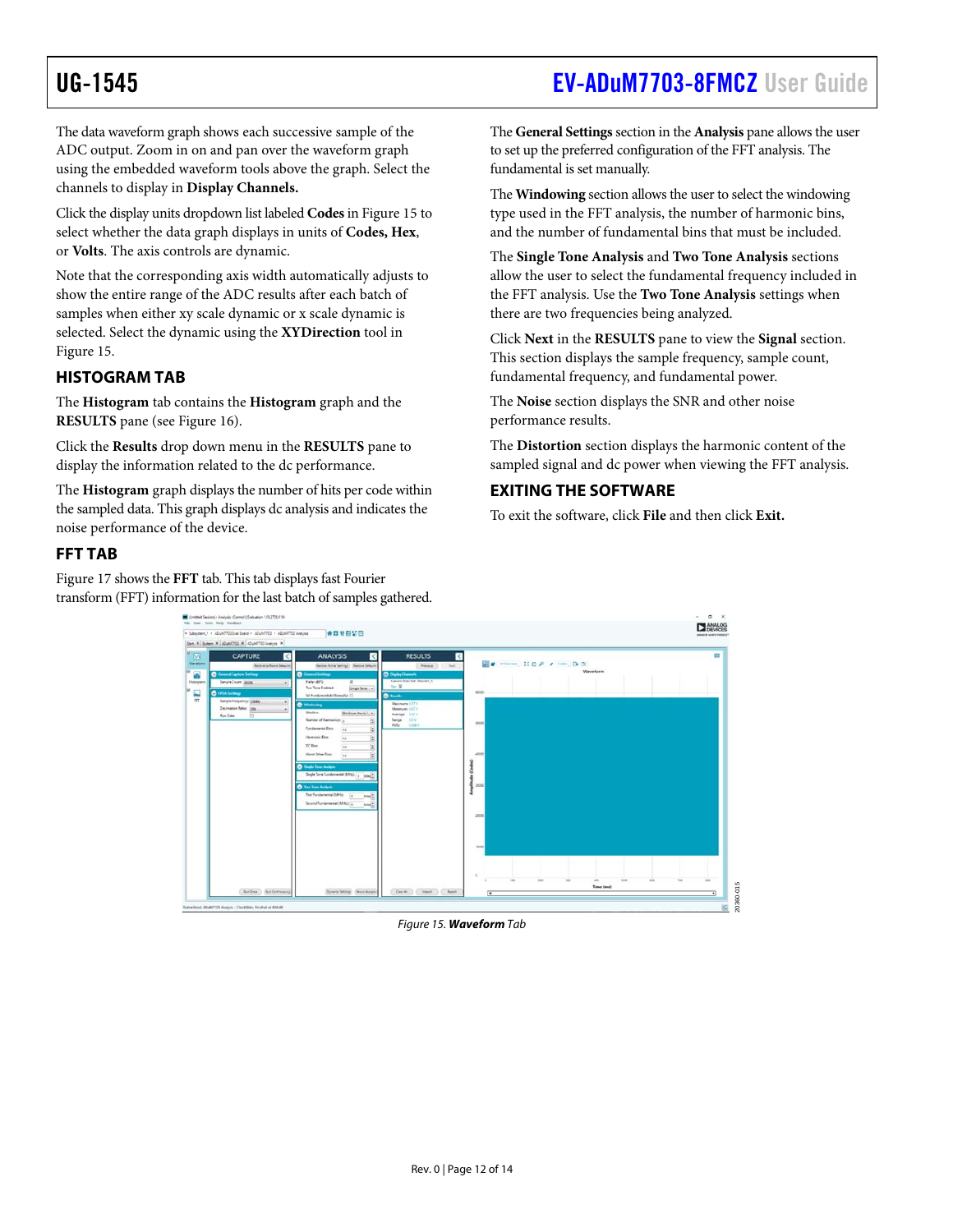# [EV-ADuM7703-8FMCZ](https://www.analog.com/EVAL-ADuM7703?doc=EV-ADuM7703-8FMCZ-UG-1545.pdf) User Guide Van Andrew VG-1545



#### Figure 16. **Histogram** Tab

<span id="page-12-1"></span><span id="page-12-0"></span>

Figure 17. **FFT** Tab